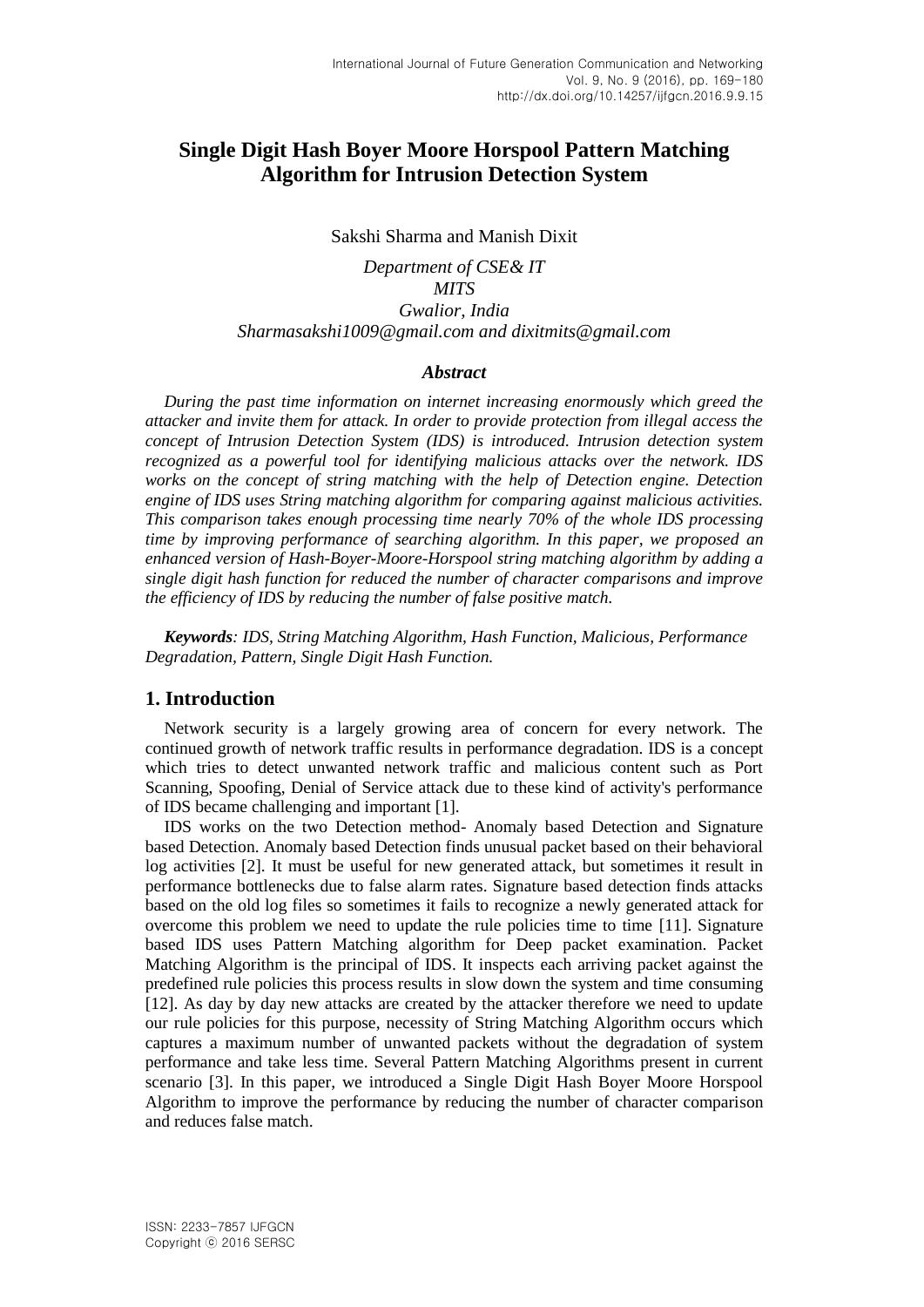# **2. Related Work**

## **2.1. Boyer Moore Algorithm**

Boyer Moore Algorithm begins with the rightmost character and track pattern from right to left. If there is a mismatch occurs, it uses two precalculated functions for shift the window right. Two shift functions are- Good Suffix Shift and Bad Character Shift, but it is difficult to analyze because the bad character shift is not very efficient for small alphabets [4][5].

### **2.2 Boyer Moore Horspool Algorithm (BMH)**

BMH is an enhanced version of the Boyer Moore Algorithm with a small improvement. BMH uses only bad character shift table despite the fact, Boyer Moore uses two tables- Good Suffix Shift and Bad Character Shift. Its search the pattern from left to right and search values depends on the pattern size [9]. If the size of the pattern is larger therefore shift value is also larger, due to this improvement BMH performs in a faster way as compare to Boyer Moore. It has the low space complexity and easy to implement [6].

## **2.3. Hash Boyer Moore Horspool Algorithm (HBMH)**

HBMH works on the basis idea of BMH with a little enhancement. It combined hash fingerprinting with BMH. The hash fingerprints are calculated in the same way the Karp-Rabin Algorithm [10]. This method reduces the number of character comparison at each time and reduces the comparison time, but there is still require some enhancement to improve false alarm rate and its characters comparison speed with new hash function [7].

## **3. Proposed Method**

In this segment, we describe the procedure for improving the HBMH algorithm by adding a single digit hash function to work along with the shift table of the BMH algorithm. This hash function converts the string pattern into a numeric value. It can be calculated using the following hash function.

 $\text{hash}[w(0_n)] = [w11[1]^*(m)2+w12[1]^*(m+1)2+w21[2]^*(m+2)2+w22[2]^*(m+3)2+...$  $+$ wn1[n]\*(m+n-1)2+wn2[n]\*(m+n)2]

Where  $m=1$ ,  $n=$  last index number

The single digit hash function helps to reduce the number of character comparison in overall string as compare to previous used hash function thus, it saves the comparison time. Here, we take the example for explain the main idea behind using the single digit hash function for this algorithm.

Suppose we have the text (TSOSPOTRPOSTSTOPORV) and the pattern (POST). The HBMH starts by designing the Bad Characters Table bmBc by using given pattern just like used in BMH. Here, Bad character table used to hold the shifting value of each character. This gives the number of shift values, shifted by characters after each comparison executed between the text and pattern [8]. Consequently, the Algorithm is executed to find the match between the text and pattern. It matches the hash of the pattern from the hash generated for text, if the hash of text and pattern matches, then we match each character otherwise we skip the text. It reduces the number of comparison if there is mismatch so HBMH shift to the next comparison, according to the right most mismatches character which is  $(s=1)$  by using the Bad character shift table shown in fig.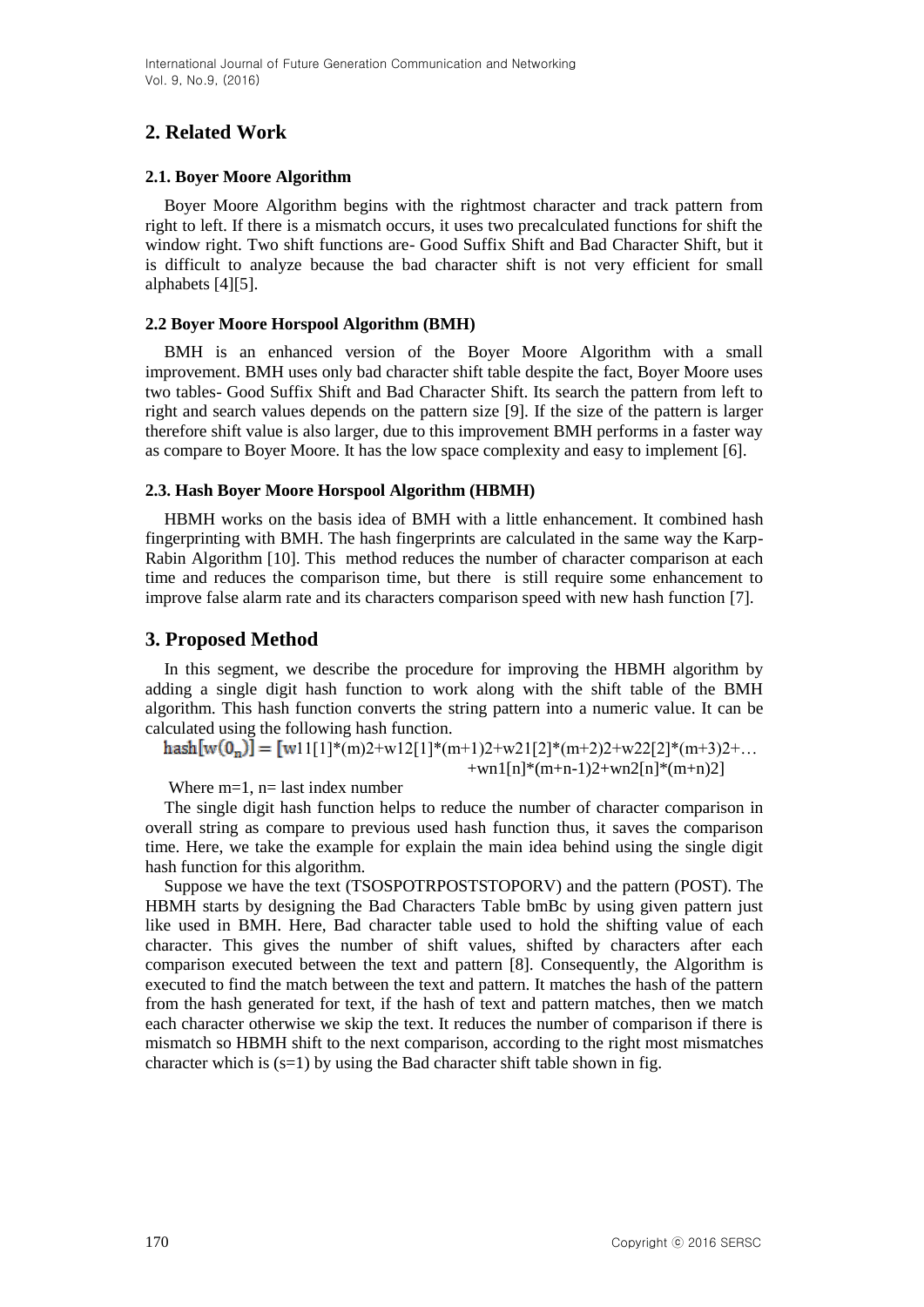

#### **Figure 1. HBMH Matching Process for Text and Pattern**

The algorithm starts the comparison of the hash of text(1687) against the hash of pattern $(1206)$ . As there is no matching between the hash, then algorithm move ahead without check the remaining text its move forward 1 character using the Bmbc table( $s=1$ ) shift value) again, it repeat the same procedure but hash of POTR(1206) match with the hash of POST(1206). Then it starts to compare characters of string which does not match. It results in false match and 4 comparisons. In the next step hash match occurs (POST against POST). This time true match occurs and 4 more comparisons counted. Same process runs consequently; in this case, Algorithm takes more time to check the false alarm and performs a large number of string matches with more time if the pattern size is large. As shown in figure.



**Figure 2. HBMH Matching Process for False Match (POTR)**



#### **Figure 4. HBMH Matching Process for False Match (PORV)**

From above example, we clearly found that there is wasted effort and time in each false comparison between the characters of the text (TSOSPOTRPOSTSTOPORV) and the pattern (POST).

There are a large number of incoming packets and rule policies used in IDS. It's a time consuming process for applying check on each incoming packet, so there is a need of the algorithm which performs check with minimum time and false alarm rate. For this purpose, we implement a single digit HBMH (SDHBMH) to overcome the drawback of HBMH algorithm. This single digit hash function algorithm converts each character of text and pattern into digit. By using an improved hash function which results in reduce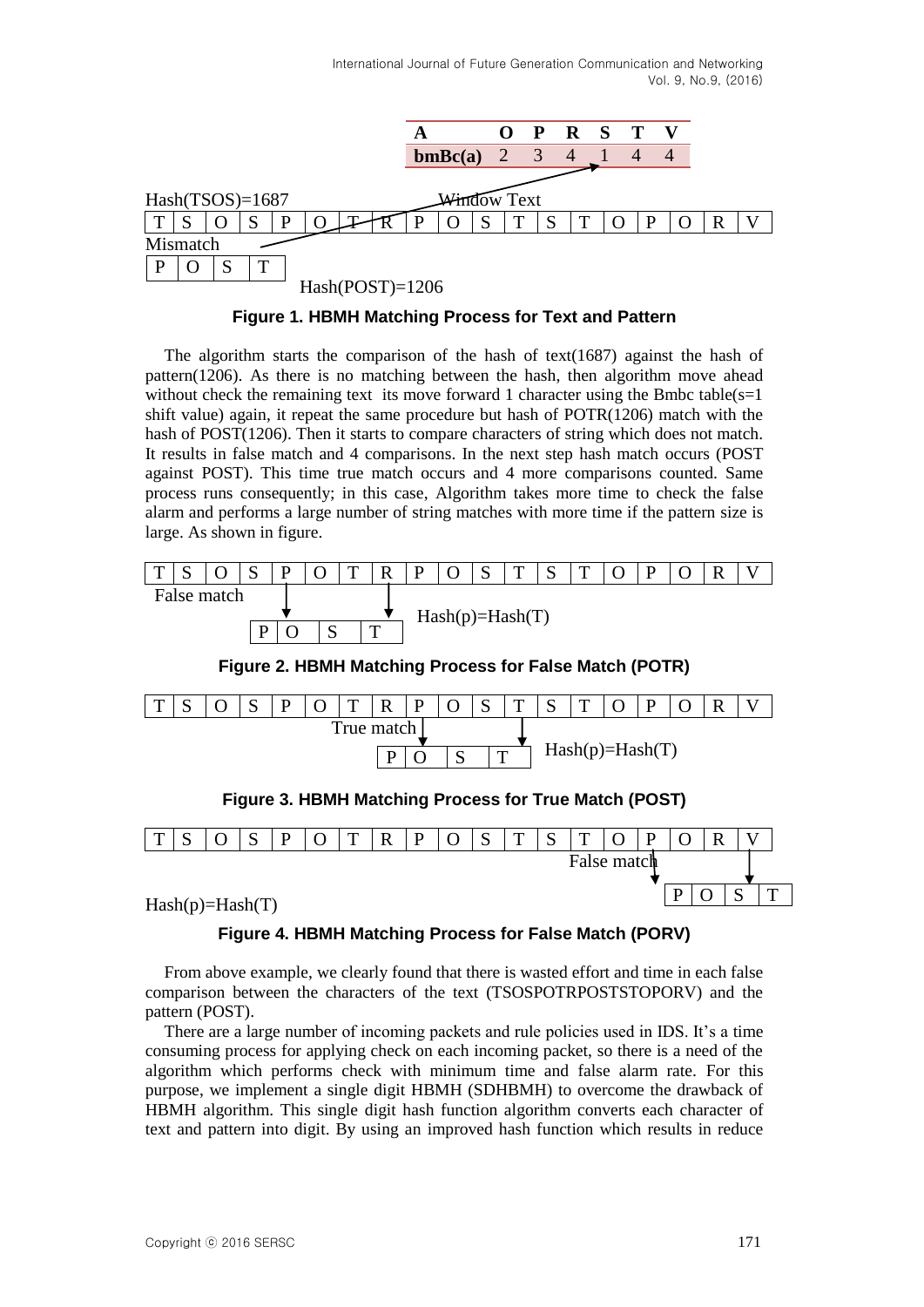number of character comparison and false alarm rate, which improve the performance of the IDS.



**Figure 5. SDHBMH Matching Process for True Match**

As shows in the above example, the hash of text (POST) is 1171 and the hash of pattern (POST) is 1171. So the hash of text and pattern are equal, then we compare the characters of the text and pattern. There are match of characters occurs. It reduced the number of false match as compared to HBMH which reduce the false alarm rate and results in performance improvement of IDS.

|                      |         |                    | OPRST          |          |  |   |  |
|----------------------|---------|--------------------|----------------|----------|--|---|--|
|                      | bmBc(a) | $\overline{2}$     | $\overline{3}$ | $\sim$ 4 |  |   |  |
|                      |         |                    |                |          |  |   |  |
| Hash $(TSOS) = 1227$ |         | <b>Vindow Text</b> |                |          |  |   |  |
| T                    |         | S<br>T             | S              | T        |  | R |  |
| Mismatch             |         |                    |                |          |  |   |  |
| T<br>P<br>S          |         |                    |                |          |  |   |  |
| Hash $(POST) = 1171$ |         |                    |                |          |  |   |  |

**Figure 6. SDHBMH Matching Process for Text and Pattern**

From above figure, we see that there are comparison between the window text (TSOS) and pattern (POST). The SDHBMH will shift the pattern by 1 position by using the value of S given in shift table. After that, SDHBMH will calculate the hash value for next text window (SOSP) and then comparison occurs between the text and pattern this process continue until the text window ended. In the given table we show the matching process comparison of HBMH and SDHBMH.

|  |  | Table 1. Shows the Matching Comparison of HBMH and SDHBMH |  |
|--|--|-----------------------------------------------------------|--|
|  |  |                                                           |  |

| Number of<br>steps | <b>Text</b><br>data | <b>Matching result for</b><br><b>HBMH</b> | <b>Matching result for</b><br><b>SDHBMH</b> |
|--------------------|---------------------|-------------------------------------------|---------------------------------------------|
|                    | <b>TSOS</b>         | Not match                                 | Not match                                   |
| 2                  | <b>SOSP</b>         | Not match                                 | Not match                                   |
| 3                  | <b>POTR</b>         | False match                               | Not match                                   |
| $\overline{4}$     | <b>POST</b>         | Match                                     | Match                                       |
| 5                  | <b>STOP</b>         | False match                               | Not match                                   |
| 6                  | <b>PORV</b>         | False match                               | Not match                                   |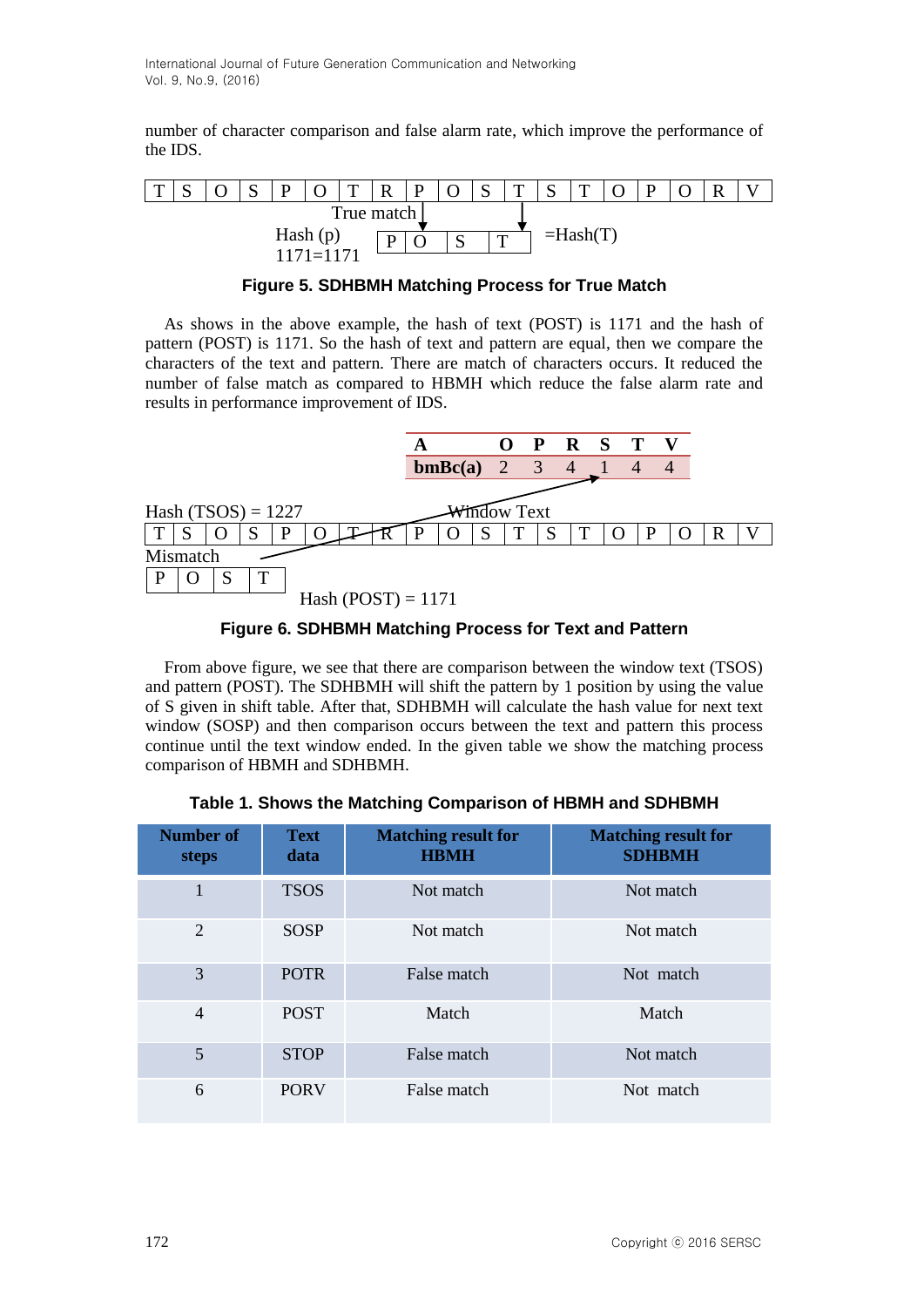#### **3.1. Algorithm for SDHBMH Pattern Matching**

Step 1: Capture the packet.

Step 2: Perform decoding on the packet.

Step 3: Applying Preprocessing on the packet.

Step 4: Take the text string and pattern string from the packet based on the rule and Computes

the Single Digit Hash Function using function  $\text{hash}[w(0_n)]$ .

Step 5: Apply Boyer Moore Horspool Algorithm.

Step 6: If both hash value are not equal.

Step 7: Goto step 4

Else

Step 8: Compare the String.

Step 9: If both string are not equal.

Step 10: Goto step 4

Else

Step 11: Generate the Alert.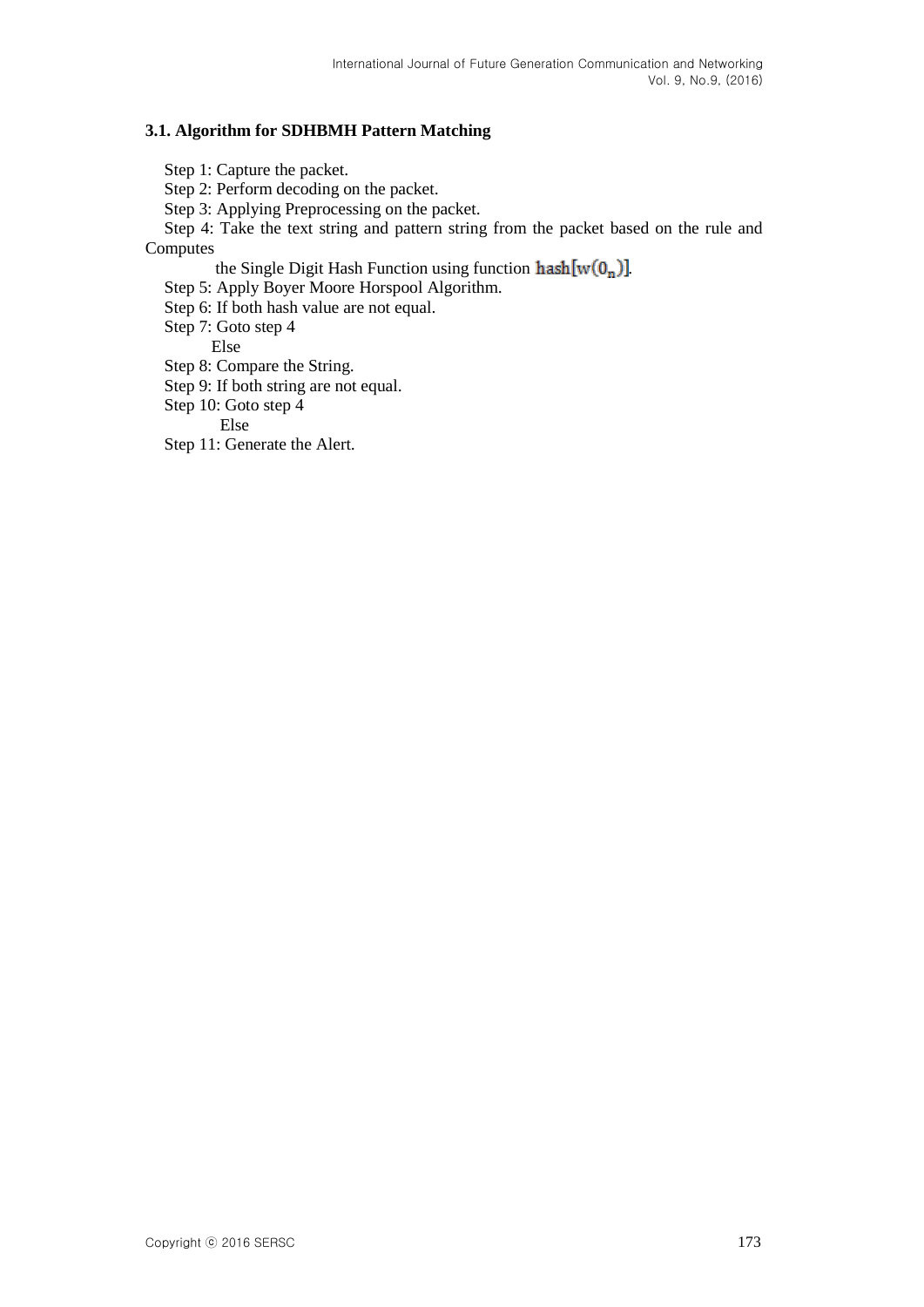#### **3.3 Flow Chart of Proposed Algorithm**





Above flowchart is used to show the process flow algorithm in IDS aspect. Firstly decoder captures the packet from distinct network interfaces (like PPP, Ethernet etc.) and sends it for the preprocessing. Then preprocessor perform defragmentation on packets, categorization of data based on interfaces, decode HTTP URL after these processes preprocessor send the selected Text string to the Detection engine where we apply rule and give the pattern string in rule. Pattern string is the content which we want to find in our network data. After this we perform single digit hashing on the pattern and text data and apply Boyer Moore Horspool method for comparing the hash value of the text and pattern if both are matched, then we compare string character by character if both string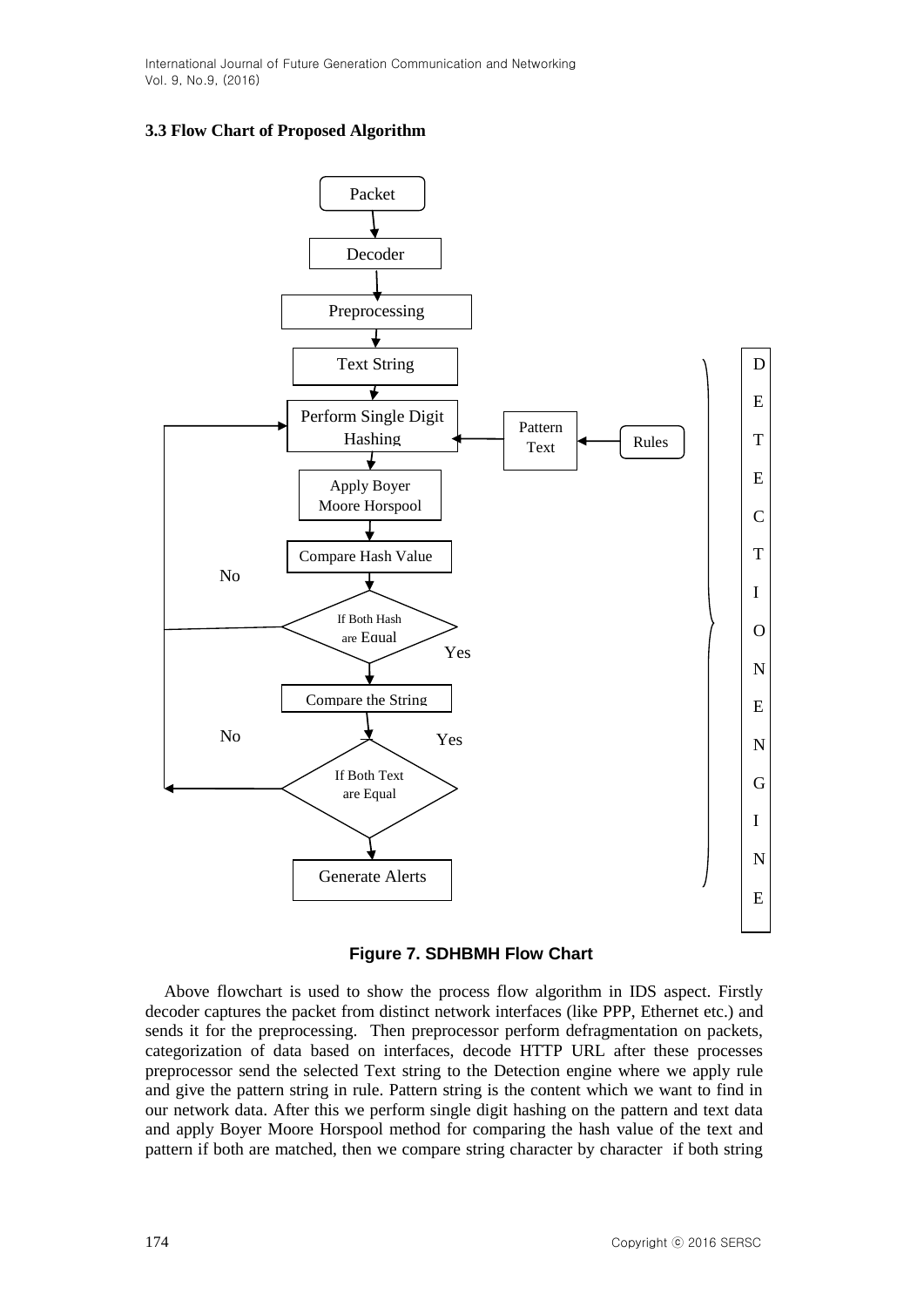are matched then generates the alert. And in the case of mismatching of hash value or string we move to the starting phase of detection engine where we move according to the Boyer Moore algorithm and again apply the hash function and repeat the process until whole data is detected.

### **3.2. Code Implementation**

```
int hash (int exval[], int c)
```

```
 { // exval [], is an array which contains extracted single digit from string.
int i,j; \frac{1}{\pi} int c, count of total extracted digit from string
j=1;
 int sum=0;
for (i=c-1:i>=0:i-1] {
    sum= sum+(exval[i]* pow(j,2));
    j_{++};
     }
 return sum;
```
## **4. Implementation of SDHBMH**

String matching algorithm is the heart of the ids. Its mainly consists of two phases; preprocessing phase and searching phase. SDHBMH also has these two phases [7].

#### **Preprocessing phase**

}

- 1. Change signature string to bytes in array form.
- 2. Create a 2-dimensional bmBc table.
- 3. Decides how to move a proper position in the search.
- 4. Values of table are fixed during the searching process.
- 5. Calculate the numeric value of text and pattern.

## **Searching phase**

- 1. Calculate the hash function for value comparison.
- 2. Compare text from right to left at each point.
- 3. If a mismatched occurs.

4. Move to the next to the last character of the current text window for executing the next matching process.

#### **4.1. Rule used in Snort for String Pattern Detection**

Given figure shows the incoming packet format in real world. We perform analysis on this kind of captured packet format.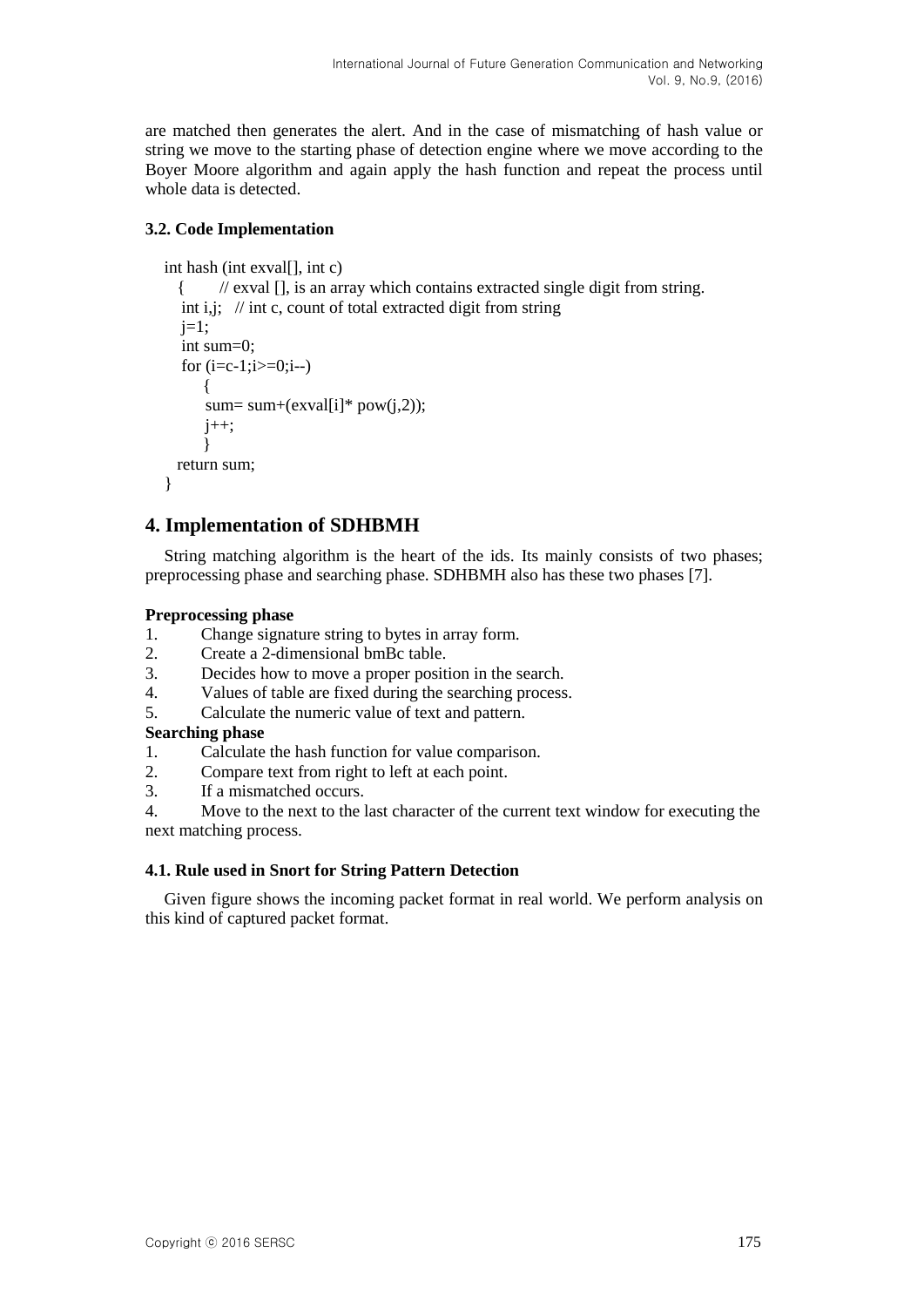06/04-10:31:11.506512 38:59:F9:23:97:9D -> FF:FF:FF:FF:FF:FF type:0x800 len:0x6E 172.16.50.95:137 -> 172.16.51.255:137 UDP TTL:128 TOS:0x0 ID:23193 IpLen:20 DgmLen:96 Len: 68 C2 44 29 10 00 01 00 00 00 00 00 01 20 46 48 45 .D) ......... FHE 50 46 43 45 4C 45 48 46 43 45 50 46 46 46 41 43 PFCELEHFCEPFFFAC 41 43 41 43 41 43 41 43 41 43 41 42 4F 00 00 20 ACACACACACABO.. 00 01 C0 0C 00 20 00 01 00 04 93 E0 00 06 80 00 and community AC 10 32 5F  $\cdot$ .2 

**Figure 8. Capture Packet Format in Snort**

alert tcp \$HOME\_NET any <> \$EXTERNAL\_NET any (msg:"Match the string";

flow:from\_client; content:"POST"; http\_method; classtype:string-detect; priority:10;

| sid:1000000; rev:1;                                                                          |                     |
|----------------------------------------------------------------------------------------------|---------------------|
| Applications $\blacktriangledown$ Places $\blacktriangledown$<br>$\Box$ gedit ▼              | Thu Jun 9, 11:36:33 |
| Open $\blacktriangledown$<br>凧                                                               | local.rules         |
|                                                                                              | /etc/snort/rules    |
| # \$Id: local.rules,v 1.11 2004/07/23 20:15:44 bmc Exp \$<br>#                               |                     |
| # LOCAL RULES                                                                                |                     |
| # ---                                                                                        |                     |
| # This file intentionally does not come with signatures. Put your local<br># additions here. |                     |
|                                                                                              |                     |
| alert tcp any any <> any any (msq:"Match the string GET";content:"GET";sid:1000000;rev:1;)   |                     |
| alert tcp any any <> any any (msg:"Match the string GET";content:"GET";sid:1000001;rev:1;)   |                     |
| alert ip any any <> any any (msq:"Match the string GET";content:"GET";sid:1000002;rev:1;)    |                     |
| alert ip any any <> any any (msg:"Match the string POST";content:"POST";sid:1000003;rev:1;)  |                     |
| alert udp any any <> any any (msg:"Match the string POST";content:"POST";sid:1000004;rev:1;) |                     |
| alert udp any any <> any any (msg:"Match the string POST";content:"POST";sid:1000005;rev:1;) |                     |

#### **Figure 9. Rules File in Snort**

The above rule is used to detect the string in snort packet, and generates the output which shown below.

Then these rules are running in IDS mode, as shown in given figures. Which capture the whole network traffic and generates the alert file for the matched string.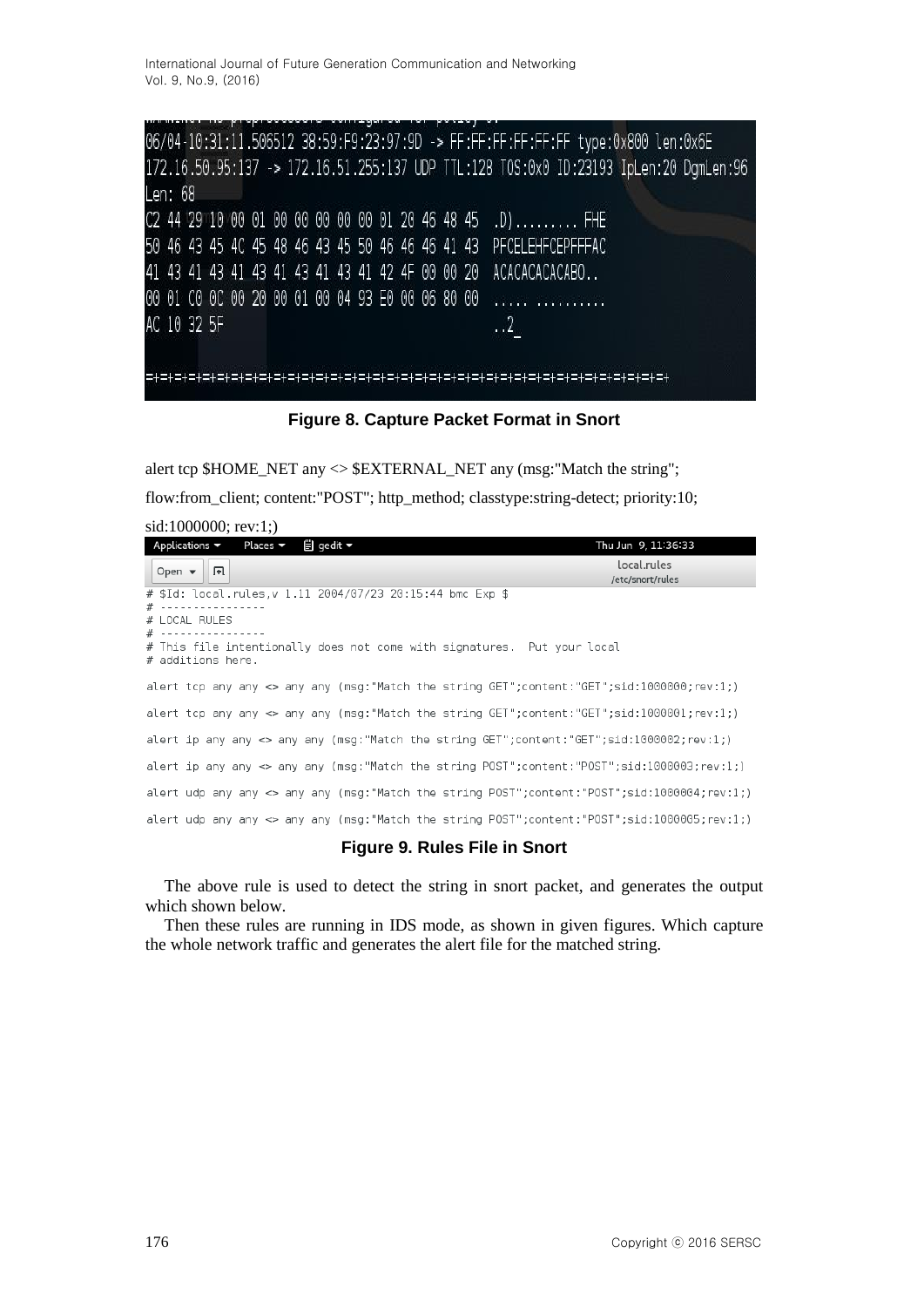| root@sakshi: ~                                                                                                                                                                                                                                                                                                                                                                                                                                                                                                  | . |  |
|-----------------------------------------------------------------------------------------------------------------------------------------------------------------------------------------------------------------------------------------------------------------------------------------------------------------------------------------------------------------------------------------------------------------------------------------------------------------------------------------------------------------|---|--|
| File Edit View Search Terminal Help                                                                                                                                                                                                                                                                                                                                                                                                                                                                             |   |  |
| root@sakshi:~# snort -c /etc/snort/snort.conf -A full<br>Running in IDS mode                                                                                                                                                                                                                                                                                                                                                                                                                                    |   |  |
| $---$ Initializing Snort $==$<br>Initializing Output Plugins!<br>Initializing Preprocessors!<br>Initializing Plug-ins!<br>Parsing Rules file "/etc/snort/snort.conf"<br>PortVar 'HTTP PORTS' defined : [ 80:81 311 383 591 593 901 1220 1414 1741 1830<br>2301 2381 2809 3037 3128 3702 4343 4848 5250 6988 7000:7001 7144:7145 7510 7777<br>7779 8000 8008 8014 8028 8080 8085 8088 8090 8118 8123 8180:8181 8243 8280 8300<br>8800 8888 8899 9000 9060 9080 9090:9091 9443 9999 11371 34443:34444 41080 50002 |   |  |
| 55555 1<br>PortVar 'SHELLCODE PORTS' defined : [ 0:79 81:65535 ]<br>PortVar 'ORACLE PORTS' defined : [ 1024:65535 ]<br>PortVar 'SSH PORTS' defined : [ 22 ]<br>PortVar 'FTP PORTS' defined : [ 21 2100 3535 ]<br>PortVar 'SIP PORTS' defined : [ 5060:5061 5600 ]                                                                                                                                                                                                                                               |   |  |
| PortVar 'FILE DATA PORTS' defined : [ 80:81 110 143 311 383 591 593 901 1220 14<br>14 1741 1830 2301 2381 2809 3037 3128 3702 4343 4848 5250 6988 7000:7001 7144:71<br>45 7510 7777 7779 8000 8008 8014 8028 8080 8085 8088 8090 8118 8123 8180:8181 82<br>43 8280 8300 8800 8888 8899 9000 9060 9080 9090:9091 9443 9999 11371 34443:34444<br>41080 50002 55555 1<br>PortVar 'GTP PORTS' defined : [ 2123 2152 3386 ]                                                                                          |   |  |

**Figure 10. Snort Run in IDS Mode for Packet Capturing**

\*alert Open  $\blacktriangledown$   $\boxed{F}$ /var/log/snort snort.conf [\*\*] [1:1000007:0] ip packet detected [\*\*]<br>[Priority: 0]<br>06/09-07:07:45.328196 172.16.51.47:137 -> 172.16.51.255:137<br>UDP TTL:128 TOS:0x0 ID:24671 IpLen:20 DgmLen:78<br>Len: 50 Len. 50<br>[Priority: 0]<br>Offormation: 1981-1981 172.16.50.118:138 -> 172.16.51.255:138<br>UDP TTL:64 TOS:0x0 ID:7169 IpLen:20 DgmLen:229<br>Len: 201 [\*\*] [1:1000004:1] <mark>Match the string POST</mark>[\*\*]<br>[Priority: 0]<br>06/09-07:07:45.343917 172.16.50.118:138 -> 172.16.51.255:138<br>UDP TTL:64 TOS:0x0 ID:7169 IpLen:20 DgmLen:229<br>Len: 201 [\*\*] [1:1000003:1] <mark>Match the string POST</mark>[\*\*]<br>[Priority: 0]<br>06/09-07:07:45.343917 172.16.50.118:138 -> 172.16.51.255:138<br>UDP TTL:64 TOS:0x0 ID:7169 IpLen:20 DgmLen:229<br>Len: 201 [\*\*] [1:1000002:1] Match the string GET[\*\*]<br>[Priority: 0]<br>06/09-07:07:45.343917 172.16.50.118:138 -> 172.16.51.255:138<br>UDP TTL:64 TOS:0x0 ID:7169 IpLen:20 DgmLen:229<br>Len: 201

#### **Figure 11. Alert File Generation**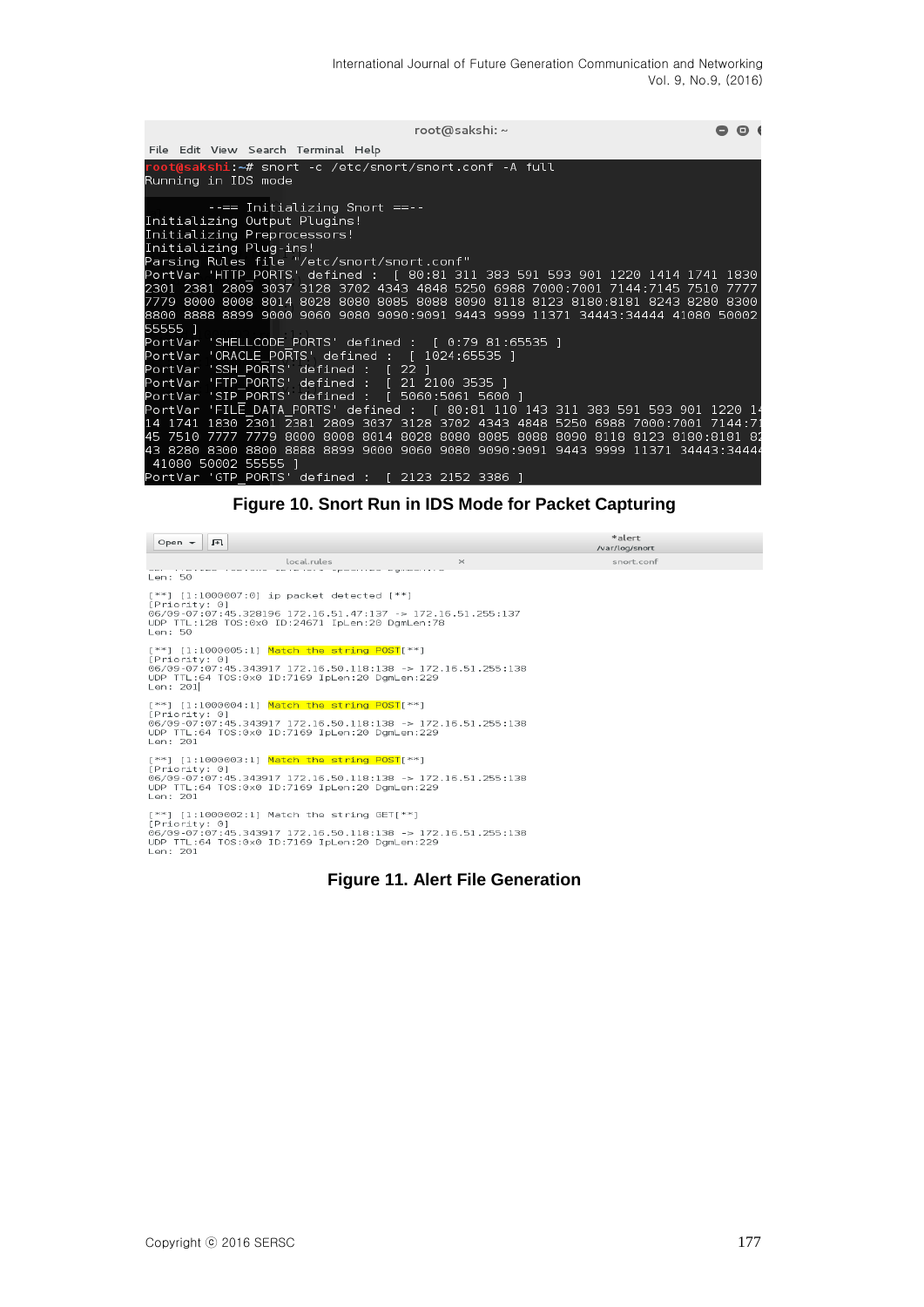## **5. Result Analysis**

As we shown in the given example. If we apply HBMH and SDHBMH algorithm on (TSOSPOTRPOSTSTOPORV). We notice that the performance of SDHBMH is better as Compare to HBMH. SDHBMH reduces the number of comparison and reduce the false alarm rate with minimum time. There are 12 comparisons using the HBMH and SDHBMH has only 4 comparisons. This shows that SDHBMH improve the performance of network security applications such as IDS in a faster way.



## **Figure 12. Performance Comparison of HBMH and SDHBMH**

## **6. Conclusion**

As the use of internet growing constantly and traffic on the network increases tremendously and uses network security systems so there is need of developing an efficient and fast string matching algorithm arises for finding the malicious patterns in the network traffic. Internet is the main need of every organization so security of the internet is also a major issue. We can solve this issue by using IDS. IDS analyze the incoming packets against the malicious activities. It uses pattern matching algorithm for this purpose and apply rule policies. In this work, we have suggested a new approach for string matching which improve the IDS performance and efficiency by reducing the character comparison time and also minimize the false match. Proposed work gives a single digit hash function which results in performance improvement over the HBMH. SDHBMH execution is faster than the HBMH algorithm. SDHBMH is good for IDS because it provides a faster method for packet content comparison in real world with minimum wrong alert.

## **References**

- [1] Mahdinia, Payam, Mehdi Berenjkoob, and Hedayat Vatankhah. "Attack signature matching using graphics processors in high-performance intrusion detection systems." In Electrical Engineering (ICEE), 2013 21st Iranian Conference on, pp. 1-7. IEEE, 2013.
- [2] Hasan, Awsan A. "Multi-Pattern Boyer-Moore-Horspool Algorithm based Hashing Function for Intrusion Detection System." Lecture Notes on Information Theory Vol 1, no. 2 (2013).
- [3] Gupta, Vibha. "Pattern Matching Algorithms for Intrusion Detection and Prevention Systems." PhD diss., Thapar University Patiala, 2014.
- [4] Zhao, Dongcan, Xiaomin Zhu, and Tong Xu. "Improvement of algorithm for pattern matching in intrusion detection." In Broadband Network & Multimedia Technology (IC-BNMT), 2013 5th IEEE International Conference on, pp. 281-284. IEEE, 2013.
- [5] Boyer, Robert S., and J. Strother Moore. "A fast string searching algorithm."Communications of the ACM 20, no. 10 (1977): 762-772.